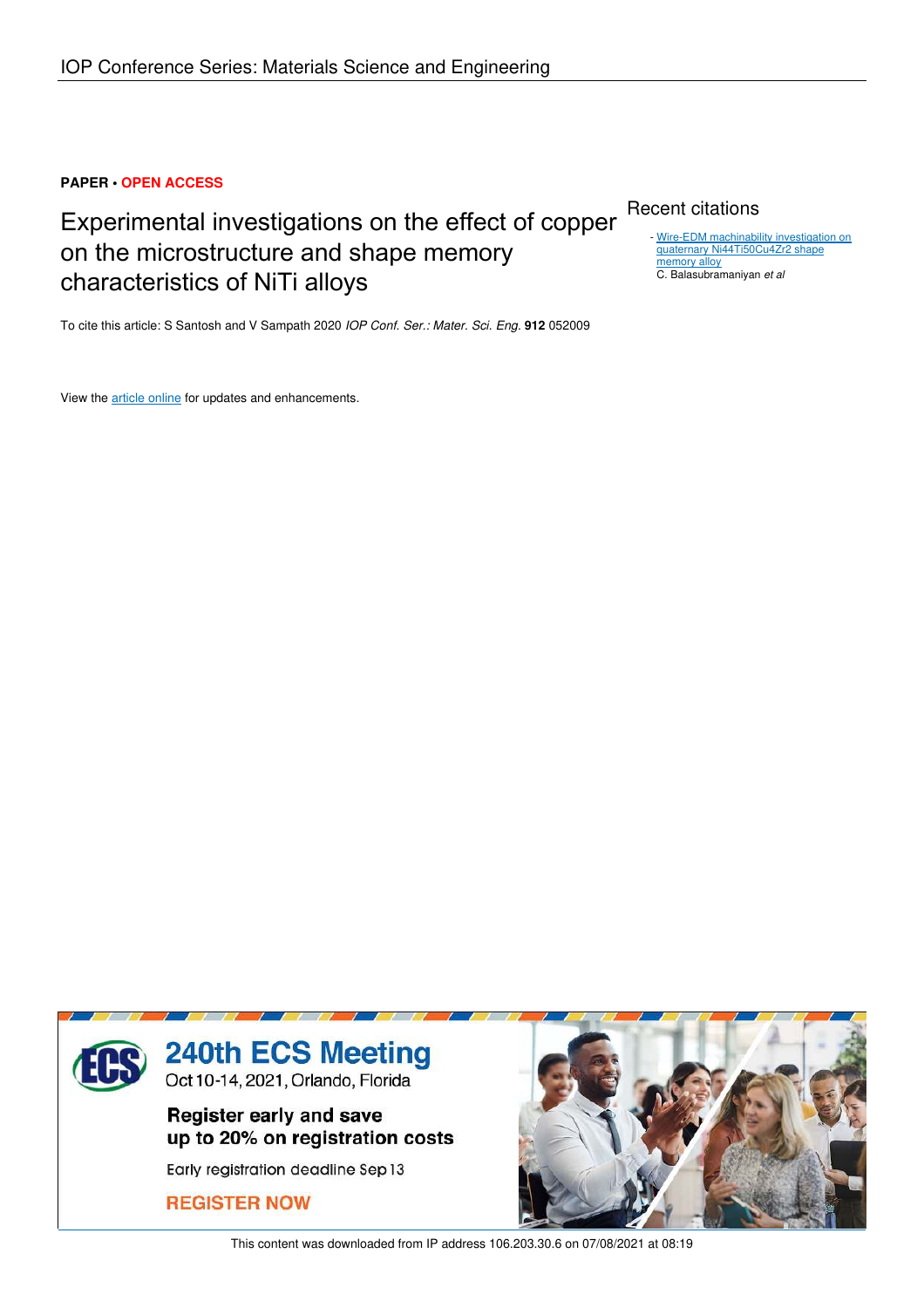# **Experimental investigations on the effect of copper on the microstructure and shape memory characteristics of NiTi alloys**

**S Santosh <sup>1</sup> and V Sampath 1\***

Department of Metallurgical and Materials Engineering, Indian Institute of Technology Madras, Chennai – 600 036, India

E-mail: vsampath@iitm.ac.in

**Abstract.** Shape memory alloys are fascinating materials, which have exclusively been studied over the last three decades owing to their distinctive functional properties, such as shape memory effect (thermal memory) and superelasticity (mechanical memory). These materials have a unique capability to react to external stimuli, such as heat and stress, because of the reversible martensitic transformation, when subjected to appropriate thermomechanical processing. They find applications in various sectors and are in particular used as actuators and sensors. Among SMAs, NiTi-based alloys are more common and have proven their utility in many practical applications. However, there is still a scope for improvement of the alloys in terms of their shape memory characteristics if they are to be exploited in several other critical applications. In this context, addition of copper proves to be an appropriate element to enhance the transformation characteristics and biocompatibility of NiTi SMAs. Hence, in this work NiTiCu ternary alloys were synthesized by vacuum induction melting followed by subjecting them to suitable thermomechanical treatment. These alloys were then characterized by X-ray diffraction, differential scanning calorimetry and optical microscopy in order to study the influence of copper addition on phases present, transformation temperatures and microstructure of NiTi SMAs. The results are discussed in detail in the paper.

## **1. Introduction**

Shape memory alloys (SMAs) are a distinct group of metallic materials, which undergo solid-to-solid phase transformations, from austenite to martensite and vice versa, in response to stress or temperature [1,2]. These materials show heavy deformation in the martensite phase and regain their initial undeformed shape either on heating (shape memory effect) or on removal of stress at constant temperature (superelasticity) [3, 4]. Shape memory alloys have shown their capabilities in many vital areas and are specially used in most of the major sectors: aerospace, safety, defence, structural, biomedical, robotics, sport, etc. [5-7]. NiTi alloys are the most preferred shape memory materials for many applications since they can accommodate a considerably large distortion in their lattice, which gives rise to shape memory effect. But the lifespan of binary NiTi alloys is limited as they exhibit a broad hysteresis during cycling [8]. The hysteresis can be narrowed down by adding some select alloying elements. Ternary and quaternary addition to Ni-Ti is, by far, the most effective way of altering transformation temperatures [6]. While most of the alloying elements, mostly transition metals, decrease the transformation temperatures, addition of Pd, Pt, Au, Hf, Zr and Cu increase them. In this context, copper proves to be a viable alternative as it easily substitutes for nickel and augments

Content from this work may be used under the terms of the Creative Commons Attribution 3.0 licence. Any further distribution of this work must meet the terms of the Creative Commons Attribution 3.0 licence. Any further dis of this work must maintain attribution to the author(s) and the title of the work, journal citation and DOI. Published under licence by IOP Publishing Ltd 1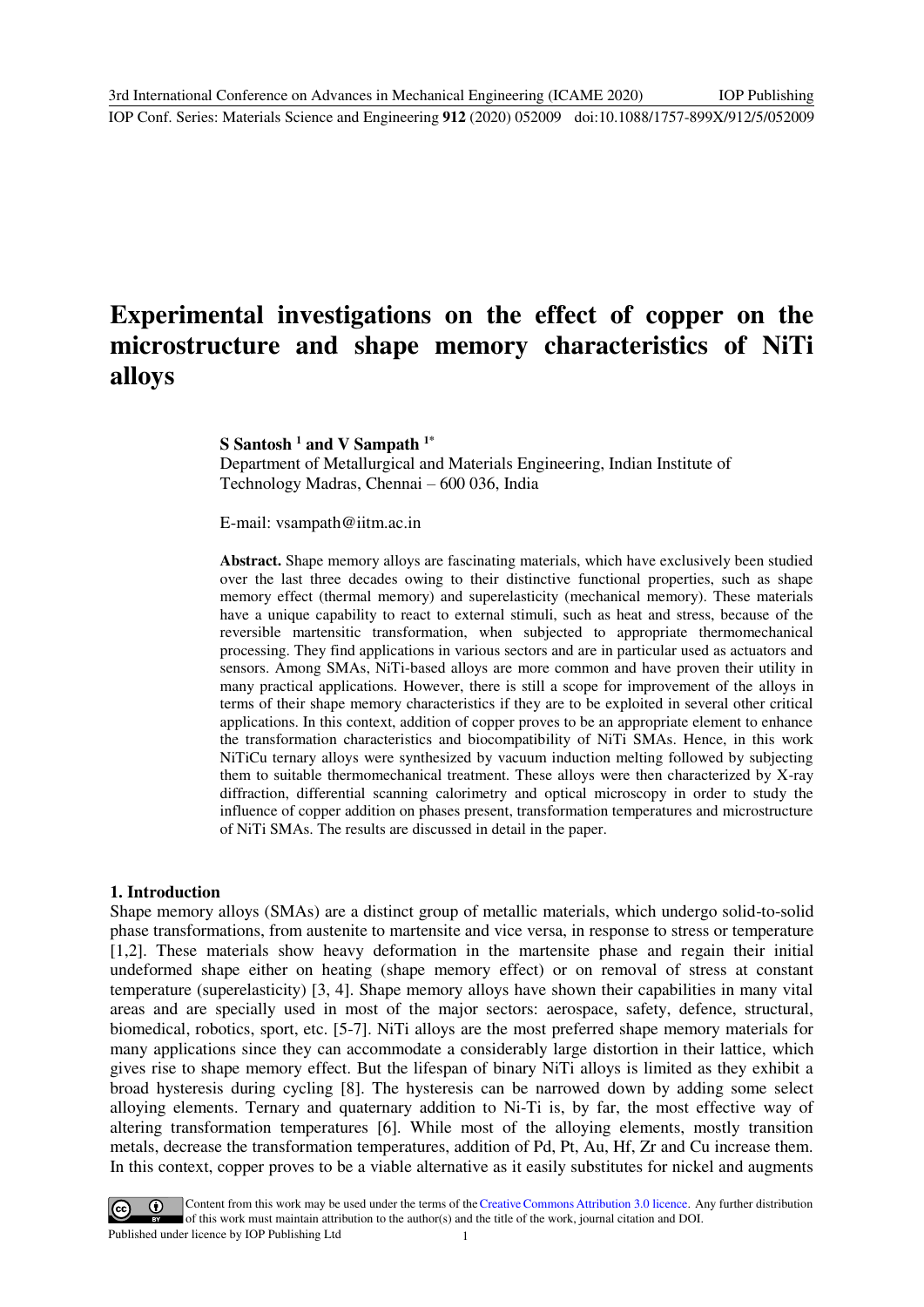the workability of the alloy in addition to reducing the hysteresis. Addition of copper also influences the martensitic transformation temperatures and improves corrosion resistance of the alloys [9,10]. When comparing the mechanical properties, ternary NiTiCu alloys have their yield strength almost similar to that of binary NiTi alloys [8].

Various methods have been reported in the literature for the production of thin film and bulk shape memory alloys. Some of them include magnetron sputtering [11, 12] , melt spinning [13], vacuum arc remelting [14], vacuum plasma melting [15], flash evaporation [16] , molecular beam epitaxy [17], mechanical alloying [18-20], additive manufacturing [8, 21-23] etc. But almost all these methods are suitable for laboratory-scale preparation of bulk alloys and for thin films. For all practical and industrial applications, the alloys have to be prepared in large quantities. Vacuum induction melting (VIM) is an ideal method to produce these special alloys on a large scale. There is still a dearth of literature with respect to vacuum induction melting of NiTiCu alloys. This work therefore discusses the preparation of NiTiCu alloys with varying copper contents via VIM, followed by suitable thermomechanical processing and study the influence of copper on the shape memory characteristics.

#### **2. Experimental Procedure**

Highly pure raw materials, such as elemental nickel, titanium and copper (each  $\sim$  99.96 wt.% purity) were purchased from M/s. Alfa Aesar in the form of pellets, biscuits and rods. These elements were carefully weighed in suitable quantities according to the composition of the alloy. Five different compositions were used for the study as presented in Table 1. The raw materials were initially cleaned with acetone and then fed into a high density graphite crucible. A special method of arranging the raw materials with titanium cladding at the periphery followed by nickel and copper inside was adapted after Frenzel *et al.* in order to minimize the carbon pick up by the melt [24, 25]. A steel split mould coated with a layer of zirconia for high temperature lubrication was fastened with screws and placed in a resistance furnace for pre-heating at  $525 \text{ °C}$  for 1h. The preheated mould was then placed carefully in the vacuum chamber of the vacuum induction melting (VIM) furnace to avoid it coming in contact with the induction coil and the chamber was closed. Vacuum was created with the aid of rotary and diffusion pumps in stages to produce a vacuum level of  $10^{-5}$  mbar. After achieving the required level of vacuum the current was switched on in order to heat the charge inside the high density graphite crucible. The temperature rise in the charge was monitored with the help of a Raytek non-contact infrared pyrometer. Once the temperature of the charge reached above  $400\degree C$  the chamber was backfilled with argon and a negative pressure was maintained throughout. In order to ensure proper flowability, the heating was continued until the temperature reached  $\sim 1400$  °C and the molten alloy was poured into a preheated steel mould. The mould was then removed from the chamber after giving sufficient time for cooling. The as-cast biscuits were then removed, ground to remove any burrs and sharp corners and then coated with a layer of delta glaze in order to prevent oxidation during subsequent thermo-mechanical treatments. This process was then followed by solutionizing the alloy at 900 °C for 3h. A two-high rolling mill was used in order to reduce 3 mm thick cast biscuits into 1 mm thick sheets. Again the rolled sheet was solutionized at 900°C for 1h and then quenched in water. Samples were then polished to a mirror-finish to remove any adherent delta glaze layer and then cut using an electric discharge machining for further characterization studies. The chemical compositions of the ingots were analyzed using a LECO CS744 Analyzer for carbon and sulphur inclusions, and a LECO ONH 836 Analyzer for oxygen, nitrogen and hydrogen inclusions. The samples were polished using standard metallographic procedures and then etched with an etchant containing nitric acid, hydrochloric acid and hydrofluoric acid for optical microscopy. The phase analysis of the samples was done using a Panalytical X-Ray Diffractometer. The transformation temperatures were evaluated using a Perkin Elmer differential scanning calorimeter with a heating and cooling rate of 10℃/min, respectively and the samples were thermally cycled from –  $50^{\circ}$ C to  $250^{\circ}$ C. A Vickers hardness tester (Wolpert Wilson) was employed to determine the hardness of the samples under a load of 0.5 kg for 30 s.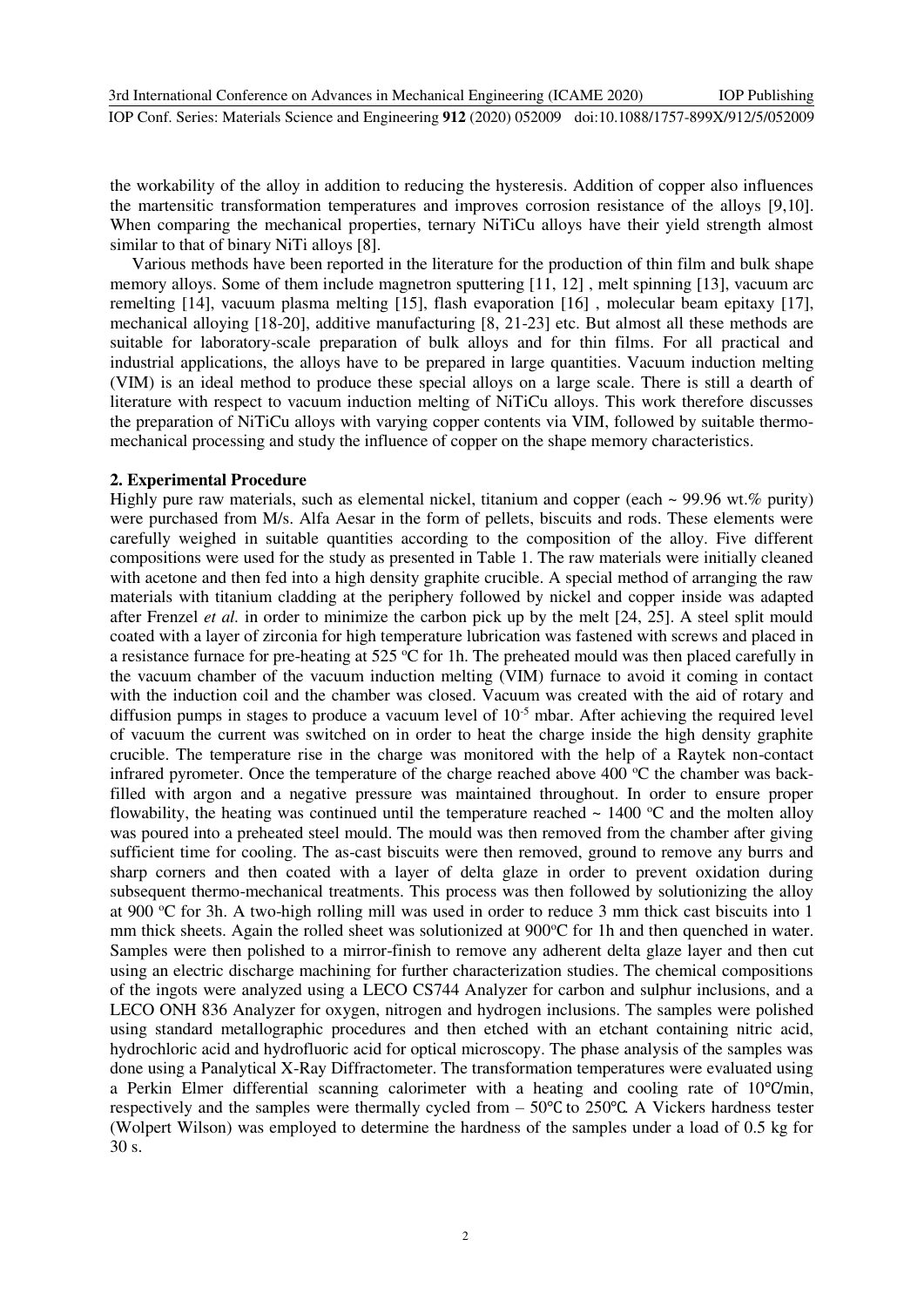| work.         |          |                        |  |
|---------------|----------|------------------------|--|
| S.No          | Alloy ID | Composition            |  |
|               | NTCu2    | $Ni48Ti50Cu2$          |  |
| $\mathcal{D}$ | NTCu4    | $Ni_{46}Ti_{50}Cu_4$   |  |
| 3             | NTCu6    | $Ni44Ti50Cu6$          |  |
|               | NTCu8    | $Ni_{42}Ti_{50}Cu_{8}$ |  |
| 5             | NTCu10   | $Ni40Ti50Cu10$         |  |

**Table 1.** Alloy compositions studied in this

#### **3. Results and Discussion**

#### *3.1. CHNOS Analyses*

The major impurity elements in binary NiTi shape memory alloys are carbon and oxygen. These impurity elements tend to have a considerable influence on the transformation temperatures and microstructure. They consume titanium in the vicinity by forming titanium carbide and  $Ti_4Ni_2O_x$  [25]. Therefore the concentration of average nickel in the matrix increases. As a result, oxygen and carbon take-up should be monitored and kept to a bare minimum, although they cannot be fully suppressed. It is therefore always essential to have a check on carbon and oxygen pick-up by the melt. Hence, the concentrations of carbon, hydrogen, nitrogen, oxygen and sulphur were determined and listed in Table 2.

| Alloy ID           | Carbon, | Hydrogen, | Nitrogen, | Oxygen,  | Sulphur,  |
|--------------------|---------|-----------|-----------|----------|-----------|
|                    | wt. $%$ | wt. $%$   | wt. $%$   | wt. $%$  | wt. $%$   |
| NTCu <sub>2</sub>  | 0.0276  | 0.00098   | 0.000132  | 0.00155  | 0.0000535 |
| NTCu4              | 0.0218  | 0.00111   | 0.000327  | 0.000408 | 0.0000428 |
| NTCu <sub>6</sub>  | 0.0149  | nil       | 0.000114  | 0.00136  | 0.0000126 |
| NTCu <sub>8</sub>  | 0.0167  | 0.00127   | nil       | 0.00342  | 0.0000306 |
| NTCu <sub>10</sub> | 0.0132  | 0.00119   | nil       | 0.00293  | 0.0000215 |

**Table 2.** CHNOS results.

From the results presented in Table 1, it can be seen that carbon and oxygen, which can easily deteriorate the properties of shape memory alloys, are well below 500 ppm, which adheres to the industrial standards. This small amount of carbon can be evidenced because of the special feeding method used as described in the experimental procedure. This helps form a protective TiC layer, which, in turn, reduces the carbon pick-up by the melt. Very low oxygen content in the melt is attributed to the high vacuum levels maintained in the vacuum chamber and also back-filling the chamber with high purity argon gas. All these experimental set-up and precautions are essential in order to produce a sound alloy, which consecutively aids in retaining the shape memory properties of these alloys. The sulphur content is negligible and its presence arises from the initial raw materials used for melting, such as Ni, Ti and Cu.

## *3.2. X-Ray Diffraction*

The X-ray diffractograms of NiTiCu alloys with different compositions at room temperature are shown in Fig. 1. The XRD results were obtained from all alloys after rolling and homogenization at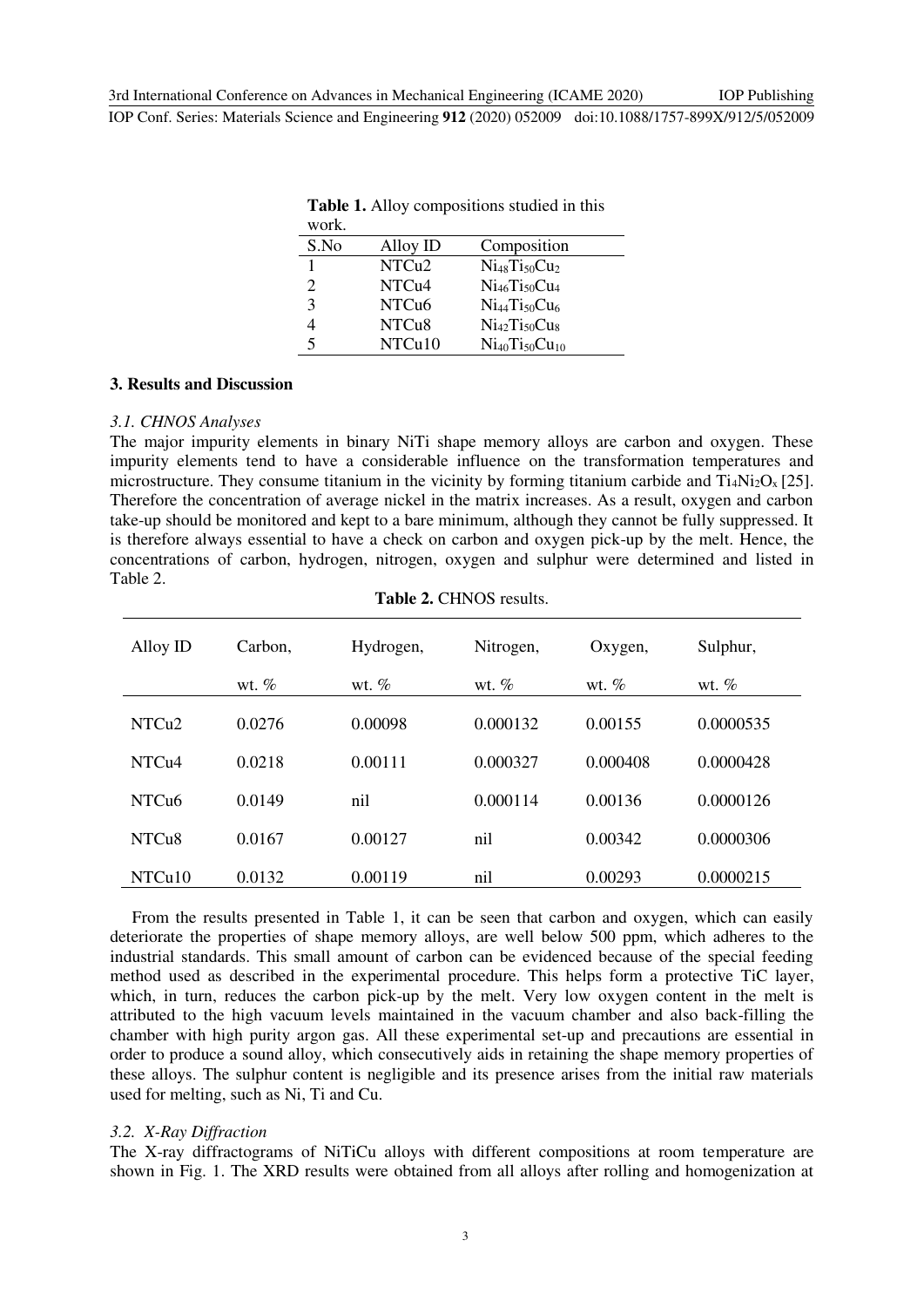900 $^{\circ}$ C. The diffractograms obtained at 30 $^{\circ}$ C confirms that there are diffraction lines corresponding to the parent B2 austenite phase. A small peak of martensite is also visible, which is marked as (111). The XRD patterns also reveal the presence of Cu<sub>4</sub>T<sub>13</sub> precipitate in the matrix. Some other ternary phases of Cu–Ni–Ti intermetallic compounds may also be present, as reported by Pan *et al.* But it must be noted that these compounds are known to possess a similar structure [9]. Therefore separate peaks are not visible.



**Figure 1.** XRD results of NiTiCu alloys.

## *3.3. Differential Scanning Calorimetry*

Figure 2 presents the DSC thermograms of different NiTiCu shape memory alloys. It can be seen that NTCu2, NTCu4 and NTCu10 alloys undergo a single stage  $B2 \leftrightarrow B19'$  transformation during cooling and heating cycles. However, for the other two alloys (NTCu6 and NTCu8) a two-step transformation was evidenced during cooling with the transformation sequence of  $B2 \rightarrow R \rightarrow B19'$ . During the heating cycle, only a single-step transformation  $(B19' \rightarrow B2)$  was observed. R-phase formation is generally not favourable in the case of actuator applications. The R-phase can be avoided completely or partially by varying the composition of the alloy followed by appropriate thermomechanical procedures. The direct martensite formation  $B2 \rightarrow B19'$  with a small hysteresis is essential for actuator applications. With an aim to study the influence of copper on the transformation temperatures, the transformation temperatures were calculated by tangent intersection method and are tabulated in table 3. The transformation temperatures are plotted with increasing copper contents and are presented in Figure 3. There has been almost a steady and consistent increase of all the transformation temperatures with increasing amounts of copper. The addition of copper, therefore, seems to have increased all the transformation temperatures. The increase of copper from 8 to 10 at. % decreases the  $M_s$  and  $M_f$ temperatures of the alloy though marginally. This decrease can be due to the absence of R-phase transformation and presence of Cu-rich precipitate, which are evident from DSC and XRD, respectively. The variation of hysteresis is shown in Figure 4. It can be observed that the hysteresis width of all alloys is less than  $25 \text{ °C}$ , which makes these alloys an ideal material for device applications. The hysteresis is very low at 2 at.  $%$  and then increases to 21.22 °C mainly because of the appearance of R-phase. Beyond 2 at. %, the hysteresis is maintained constant for the alloys.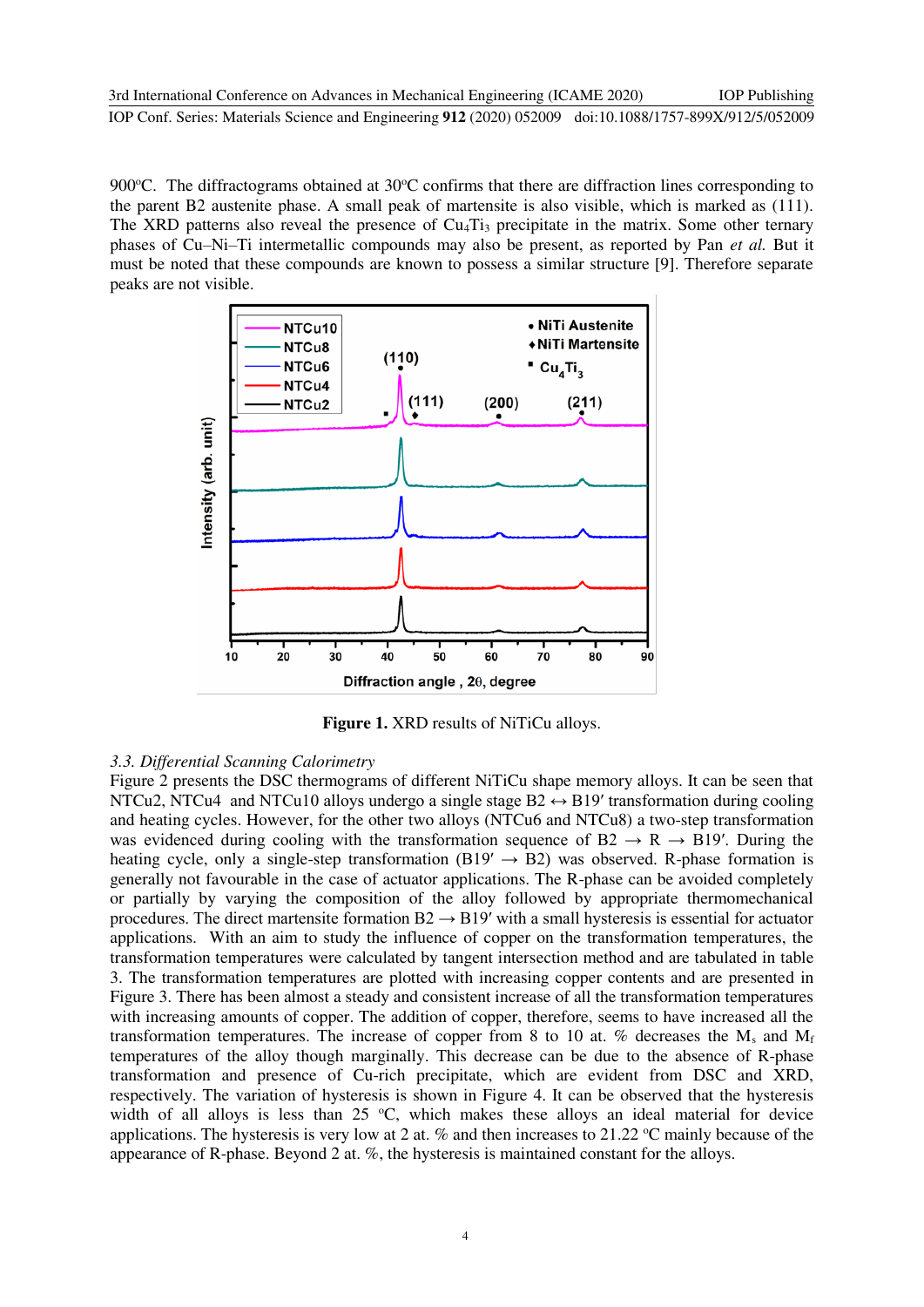

3rd International Conference on Advances in Mechanical Engineering (ICAME 2020) IOP Conf. Series: Materials Science and Engineering **912** (2020) 052009 doi:10.1088/1757-899X/912/5/052009 IOP Publishing

Figure 2. DSC thermograms of (a) NTCu2 (b) NTCu4 (c) NTCu6 (d) NTCu8 and (e) NTCu10 alloys.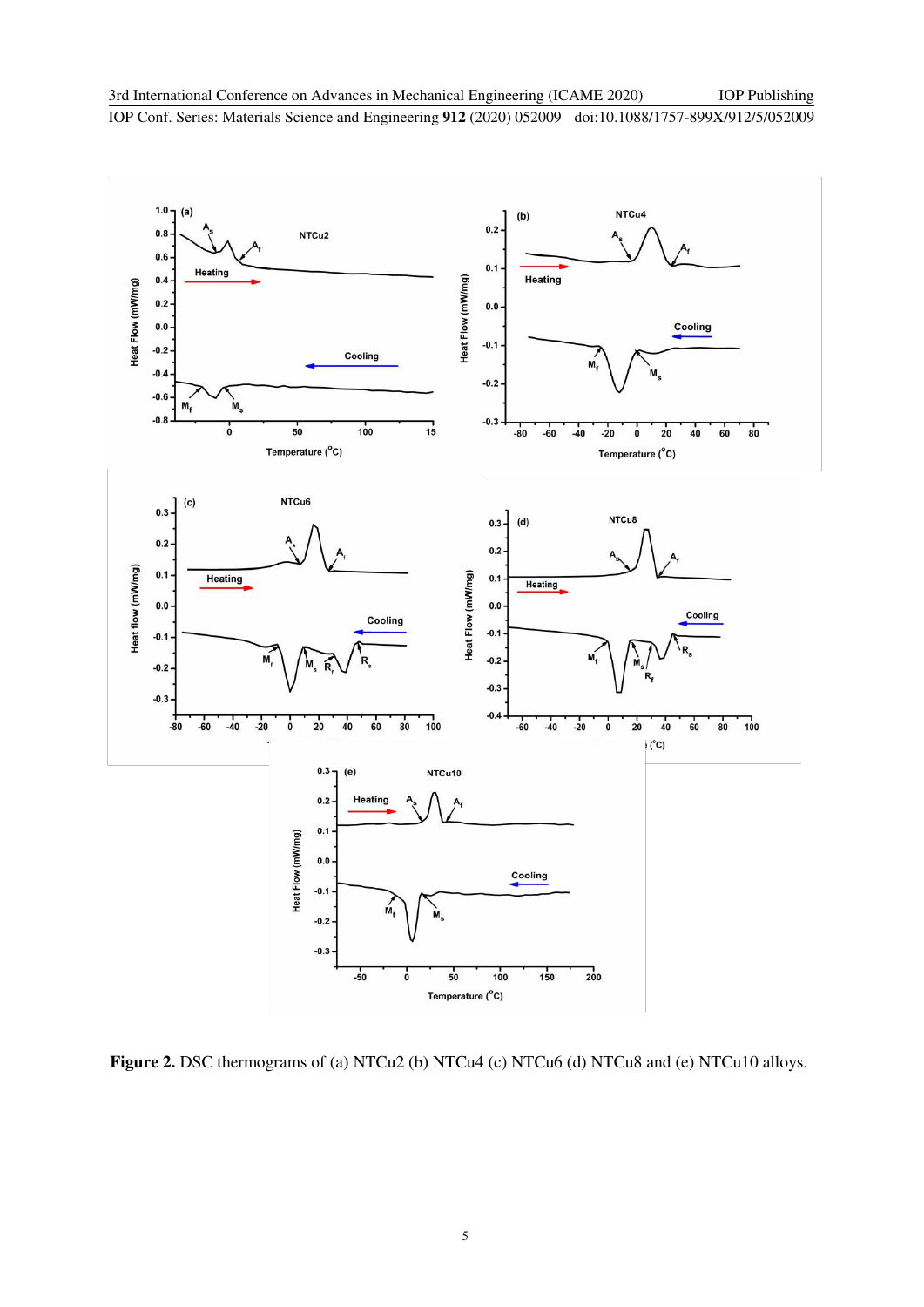| Alloy ID          | $M_{s}$         | $M_f$     | $A_{s}$   | $A_f$     | Hysteresis |
|-------------------|-----------------|-----------|-----------|-----------|------------|
|                   | $({}^{\circ}C)$ | $({}^oC)$ | $({}^oC)$ | $({}^oC)$ | $({}^oC)$  |
| NTCu <sub>2</sub> | $-6.38$         | $-19.21$  | $-2.13$   | 6.56      | 12.94      |
| NTCu4             | $-4.78$         | $-18.52$  | 3.69      | 16.44     | 21.22      |
| NTCu <sub>6</sub> | 5.39            | $-4.66$   | 11.77     | 22.61     | 17.22      |
| NTCu8             | 12.89           | 0.022     | 21.22     | 33.32     | 20.43      |
| NTCu10            | 11.97           | $-2.6$    | 22.98     | 34.62     | 22.65      |

**Table 3.** Transformation temperatures and thermal hysteresis width.



**Figure 3.** Variation of transformation temperatures with copper content.



**Figure 4.** Thermal Hysteresis of the alloys studied.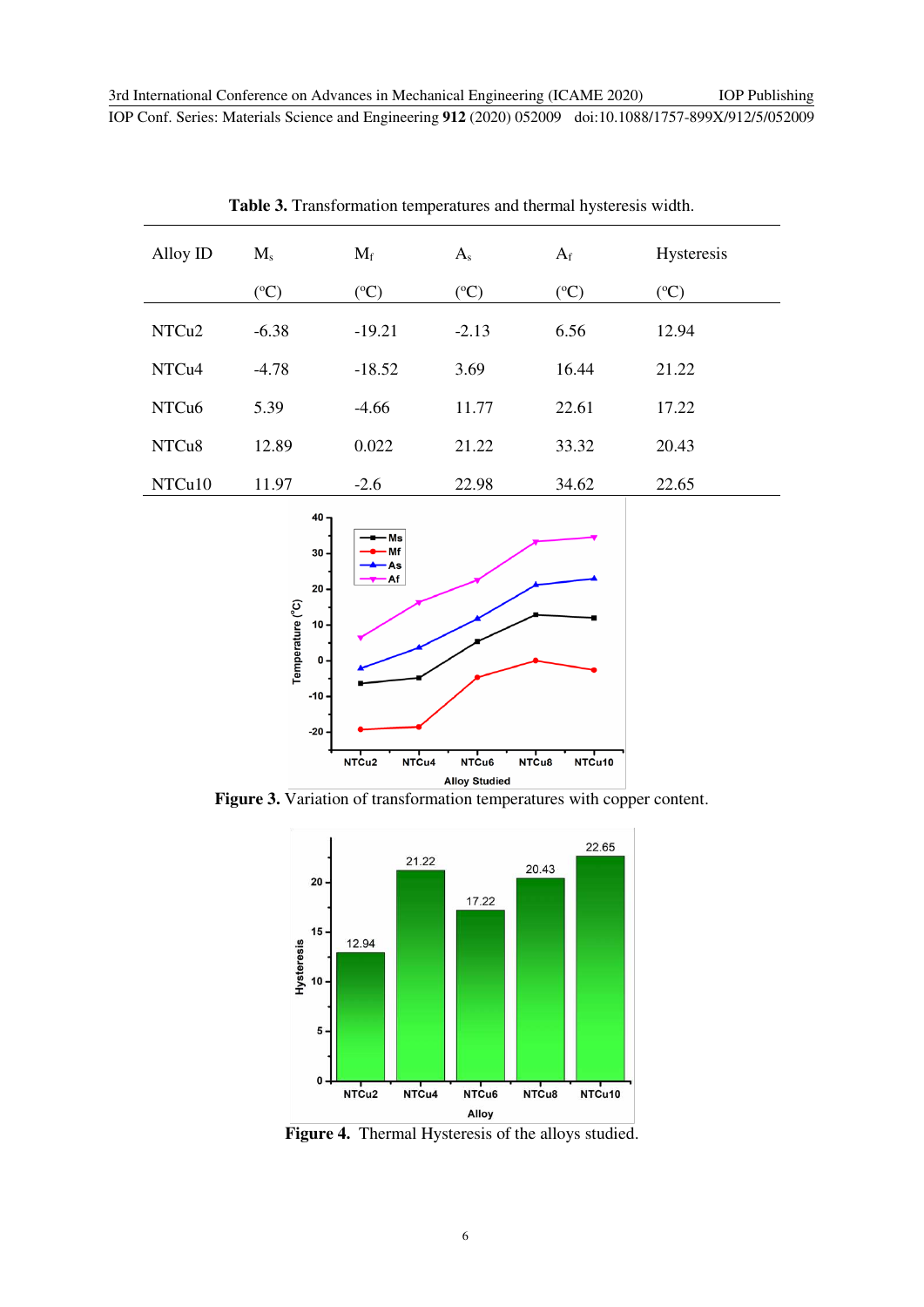## *3.4. Hardness*

Figure 5 shows a histogram of Vickers hardness with increasing copper content of the binary NiTi alloys. In shape memory alloys the hardness values are correlated to the transformation temperatures. All the hardness measurements were carried out at room temperature (RT) on the samples that were subjected to an identical heat treatment. Most of the alloys studied have their  $A_f$  temperature around RT, i.e. 30 °C. Therefore the hardness values can be taken as a measure of the hardness of these alloys in the austenite phase. Hardness also serves as a promising characterization technique when it comes to shape memory alloys because it directly corresponds to the strength of the sample without causing much damage to the bulk of the sample. From Fig. 7, it is evident that addition of copper enhances the hardness of the alloys because of the formation of copper-rich precipitates, which are evident from XRD. As a result the strength of the austenite phase is also comparatively higher when compared to that in the binary NiTi alloy [26]. Martensite in shape memory alloys is a softer phase. Higher the strength difference between the martensite and austenite phases, higher is the work that is done by the SMA when it recovers. Hence, these NiTiCu SMAs are potential materials for devices with actuators.



**Figure 5.** Hardness measurements of different NiTiCu SMAs.

## *3.5. Microstructure*

The micrographs of NiTiCu SMAs with varying copper contents are presented in figure 6. In all cases, martensite plates can be visible throughout the matrix. The martensite plates in the form of needles are finer for lower copper contents and become coarser with higher copper contents. These needle-like martensite plates are oriented along different directions across the matrix. It is also evident from the micrographs that there are many regions of retained austenite which are prominent in all the samples. The distribution of martensite plates in the austenitic matrix is characteristic of NiTi shape memory alloys. The needle-like morphology is favourable for shape recovery [5]. This forms the basis for selfaccommodation, which is responsible for shape recovery in these alloys.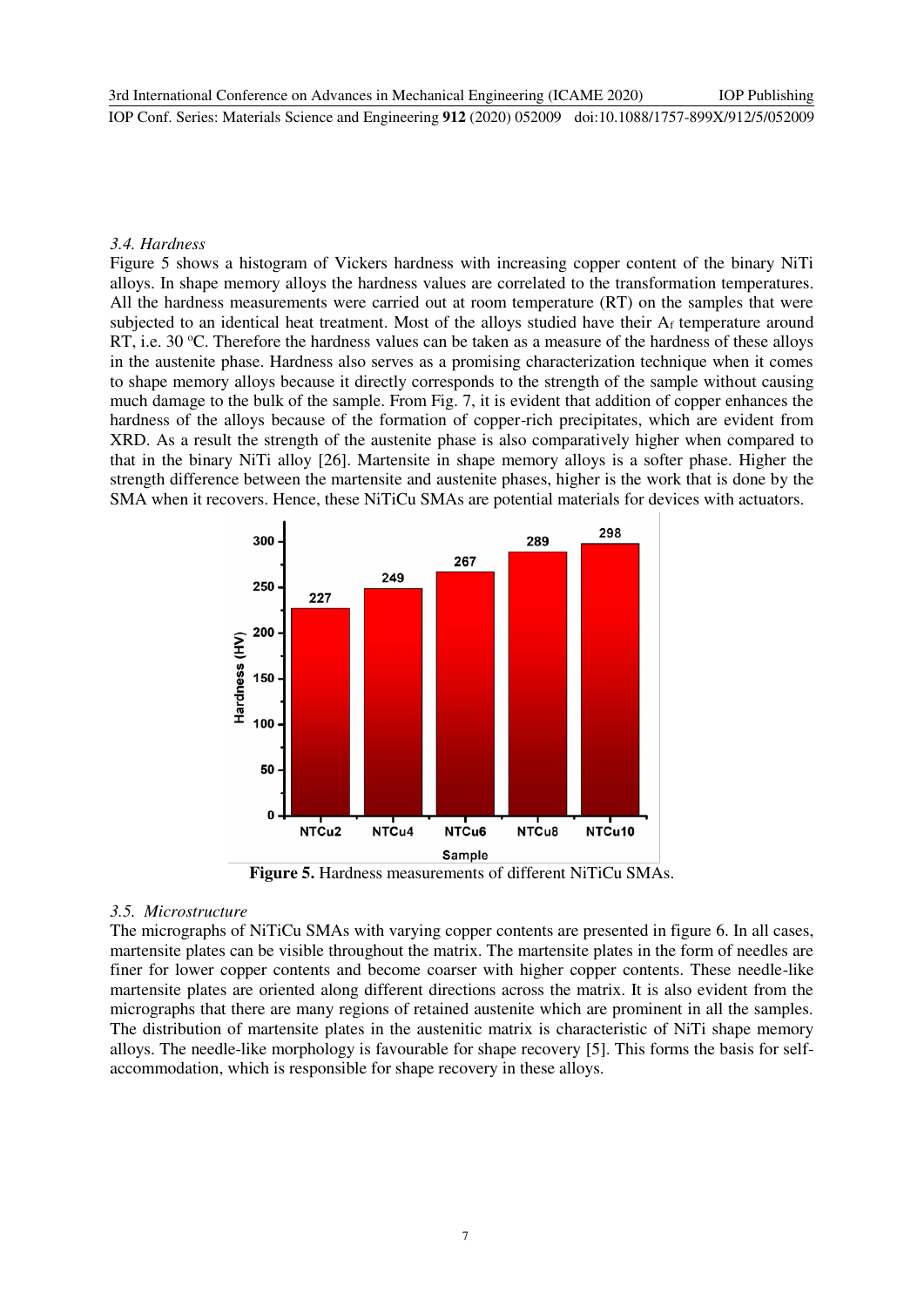

Figure 6. Micrographs of (a) NTCu2, (b) NTCu4, (c) NTCu6, (d) NTCu8 and (e) NTCu10 alloys.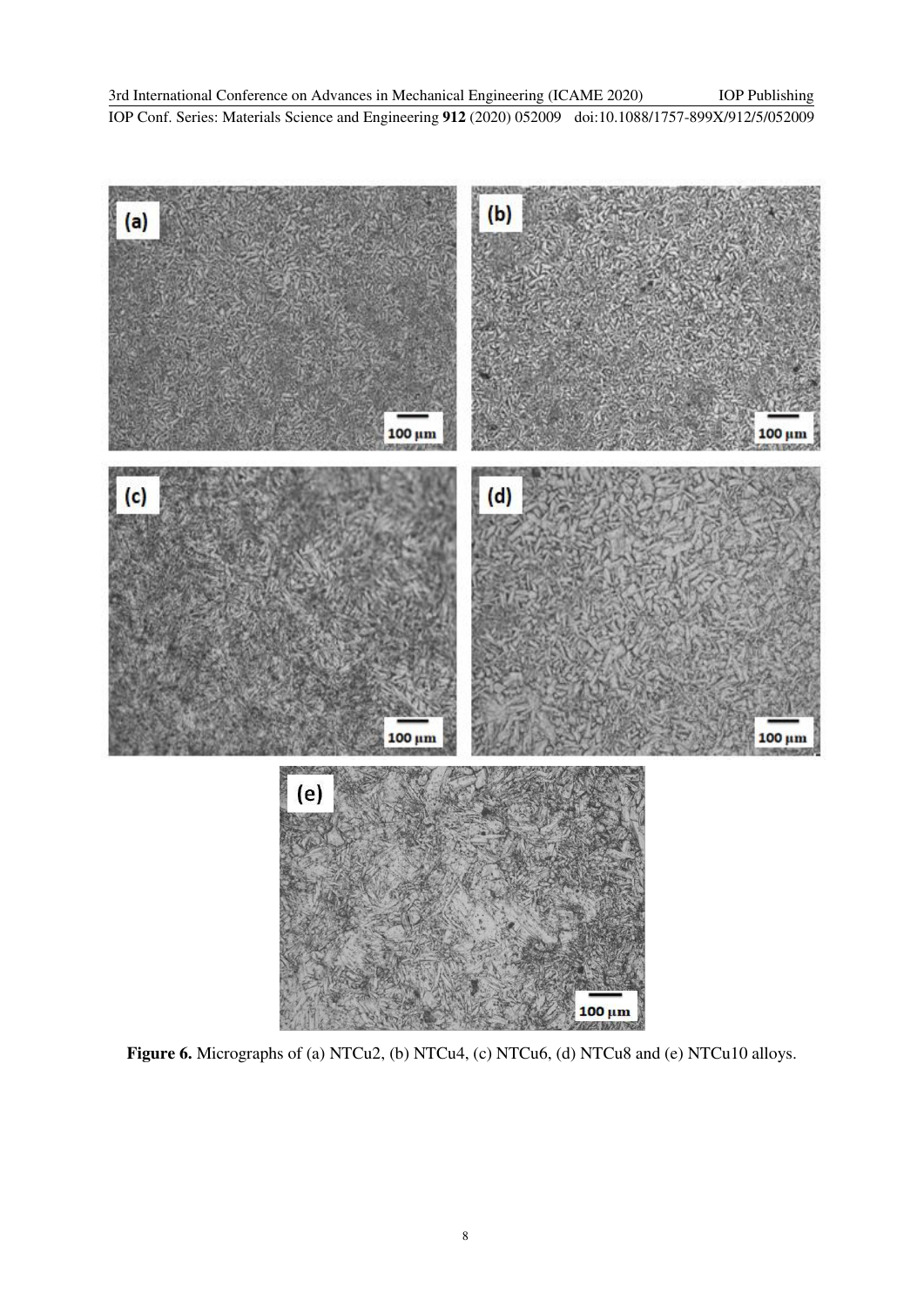# **4. Conclusions**

NiTiCu (Cu - 2, 4, 6, 8, 10 at. %) SMAs were successfully fabricated by vacuum induction melting. They were then subjected to appropriate thermo-mechanical processing to obtain the best properties and the samples were characterized using different techniques. Following conclusions can be drawn from this study:

CHNOS analysis confirms that carbon and oxygen impurities, which have proven to deteriorate the properties of SMAs, are present within permissible limits in all these alloys.

X-Ray diffractograms signify that alloying has taken place properly and the austenite peaks were prominent along with faint martensite peaks.

Differential scanning calorimetry reveals that copper addition increases almost all the transformation temperatures. Presence of two-step transformation ( $B2 \rightarrow R \rightarrow B19'$ ) in some alloys is also evident.

Hardness steadily increases with copper addition. This can be attributed to the formation of Cu-rich precipitates.

The microstructure confirms the presence of needle-like martensite distributed in an austenitic matrix.

All the above results indicate that NiTiCu alloy can be an actuator material for any kind of application. The transformation temperatures and R-phase formation can be tailored by choosing appropriate alloy contents and thermo-mechanical processing.

# **5. References**

- [1] Arunkumar S, Kumaravel P, Velmurugan C and Senthilkumar V 2019 *Materials Research Express* **6** 105708
- [2] Jani J M, Leary M, Subic A and Gibson M A 2014 *Materials and Design* **56** 1078-113
- [3] Sanusi K O, Ayodele O L and Khan M T 2014 *South African Journal of Science* 110 1
- [4] Otsuka K and Ren X 1999 *Intermetallics* **7** 511
- [5] Wayman C M 1993 *MRS Bulletin* **18** 49
- [6] Santosh S and Sampath V 2019 *Transactions of the Indian Institute of Metals* **72** 1481
- [7] Humbeeck J V 1999 *Materials Science Engineering* **134** 273–275
- [8] Shiva S, Palani I A, Paul C P, Mishra S K and Singh B 2016 *Journal of Materials Processing Technology* **238** 142.
- [9] Pan G, Balagna C, Martino L, Pan J and Spriano S 2014 *Journal of Alloys and Compounds* 589 633.
- [10] Li H F, Qiu K J, Zhou F Y, Li L and Zheng Y F 2016 *Scientific Reports* **6** 37475
- [11] Ren M H, Wang L, Xu D and Cai B C 2000 *Materials and Design* **21** 583
- [12] Cai M, Fu Y Q, Sanjabi S, Barber Z H and Dickinson J T 2007 *Surface and Coatings Technology* **201** 5843
- [13] Mehrabi K, Bruncko M and Kneissl A C 2012 *Journal of Alloys and Compounds* 526 45
- [14] Nespoli A, Passaretti F and Villa E 2013 *Intermetallics* **32** 394
- [15] de Araújo C J, da Silva N J, da Silva M M and Gonzalez C H 2011 *Materials and Design* **32** 4925
- [16] Mineta T, Deguchi T, Makino E, Kawashima T and Shibata T 2011 *Sensors and Actuators* A **165** 392
- [17] Ralf H, Jurgen F, Rene P, Sigurd T, Markus B, Tobias S, Bernhard V and Michael M 2006 *Materials Transactions* **43** 933
- [18] Fatemeh A, Rasool A, Mohammad G, Morteza A and Ali K O, 2014 *Materials and Design* **55** 373
- [19] Ghadimi M, Shokuhfar A, Zolriasatein A and Rostami H R 2013 *Materials Letters* 90 30
- [20] Velmurugan C and Senthilkumar V 2018 *Journal of Alloys and Compounds* 767 944
- [21] Moghaddam N S, Saedi S, Amerinatanzi A, Hinojos A, Ramazani A, Kundin J, Mills M J, Karaca H and Elahinia M 2019 *Scientific Reports* **9** 41
- [22] Humbeeck J V 2018 Shape Memory and Superelasticity **4** 309